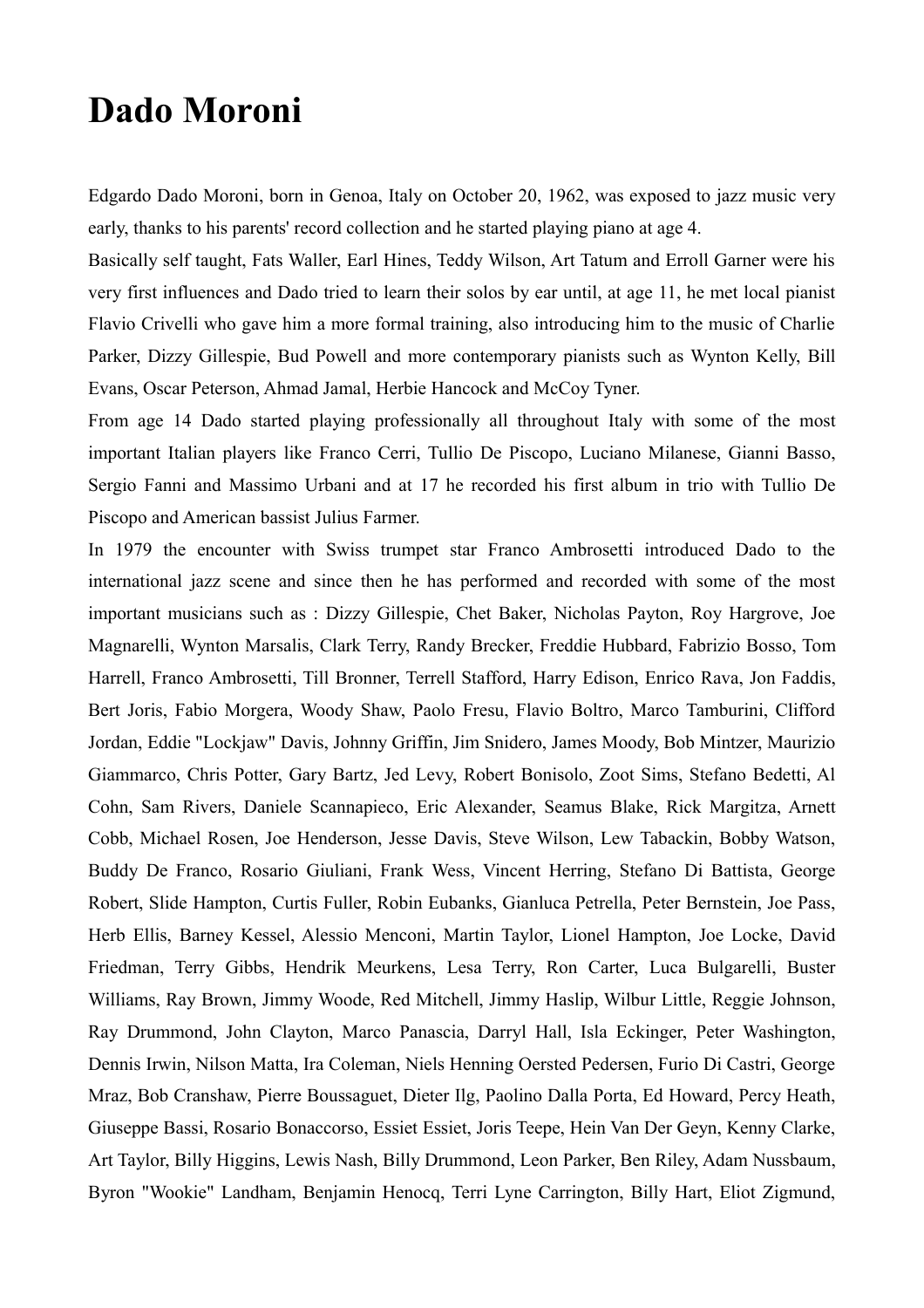Connie Kay, Mark Taylor, Adam Cruz, Louis Hayes, Vernel Fournier, Peter Erskine, Billy Cobham, Wolfgang Haffner, Jimmy Cobb, Duduka Da Fonseca, Alvin Queen, Bill Goodwin, Daniel Humair, Jeff Hamilton, Sam Woodyard, Giampiero Prina, Shelly Manne, Fabrizio Sferra, Idris Muhammad, Roberto Gatto, Adrienne West, Carla Cook, Barbara Casini, Roberta Gambarini, Danila Satragno and many others, as well as duets with pianists like Kenny Barron, John Hicks, Enrico Pieranunzi, Andrea Pozza.

In 1987 Dado had the honor to be called to serve as a judge ( the others being Sir Roland Hanna, Roger Kellaway, Barry Harris and Hank Jones ) for the First Thelonious Monk Jazz Competition, won by pianist Marcus Roberts and held at the Smithsonian Institute in Washington D.C. and in the same year he recorded his first New York album for the EMARCY label, RON CARTER PRESENTS DADO MORONI ( with Ron Carter - bass, Grady Tate - drums and Gene Bertoncini guitar ).

In 1988 as member of the Alvin Queen Jazz Sextet, he did a 5 week tour of Africa, organized by the U.S. State Department and in 1991, as member of the George Robert Quartet ( George Robert altosax, Isla Eckinger - bass and Peter Schmidlin - drums ) he did a 5 month tour that included the U.S.A. , Canada, Hawaii, South East Asia, India and the United Arab Emirates. In that same year Dado moved to the U.S. and became part of the New York jazz scene appearing regularly at the most prestigious clubs like the Blue Note, Birdland, Bradley's, Visiones, Sweet Basil, both as a leader and a sideman, as well as participating in several recordings.

In 1994 bass legend Ray Brown invited Dado to join fellow pianists Oscar Peterson, Ahmad Jamal, Benny Green and Geoff Keezer for the recording of a Cd for the TELARC label entitled " SOME OF MY BEST FRIENDS ARE...THE PIANO PLAYERS" and Dado's rendition of Coltrane's "Giant Steps" caught the critics' attention. In 1995 Dado was invited to perform at the Concord/Mount Fuji Jazz Festival during a three week tour of Japan which also featured the Ray Brown Trio, the Modern Jazz Quartet and the Concord All Stars. Ten years later, in 2005 Dado returned to Japan to be part of the 9th edition of "100 Gold Fingers" a Japanese production dedicated to the piano, which featured Cedar Walton, Kenny Barron, Junior Mance, Ray Bryant, Toshiko Akiyoshi, Cyrus Chestnut, Don Friedman, Benny Green and Eric Reed, along with bassist Bob Cranshaw and drummer Grady Tate.

In 2010 Dado won "MUSICA JAZZ" critics poll as the best Italian jazz pianist.

Dado has performed all over the world in clubs, festivals, concerts, TV/Radio shows touring the U.S., Africa, Asia and Europe and recording more than 60 albums/cd's , 14 as a leader and ventured outside jazz for collaborations with pop stars Eros Ramazzotti, Tiziano Ferro, Lucio Dalla and Italian comedians Luca&Paolo.

Dado's current projects are SHAPES ( trio with Peter Washington: bass and Lewis Nash: drums ),